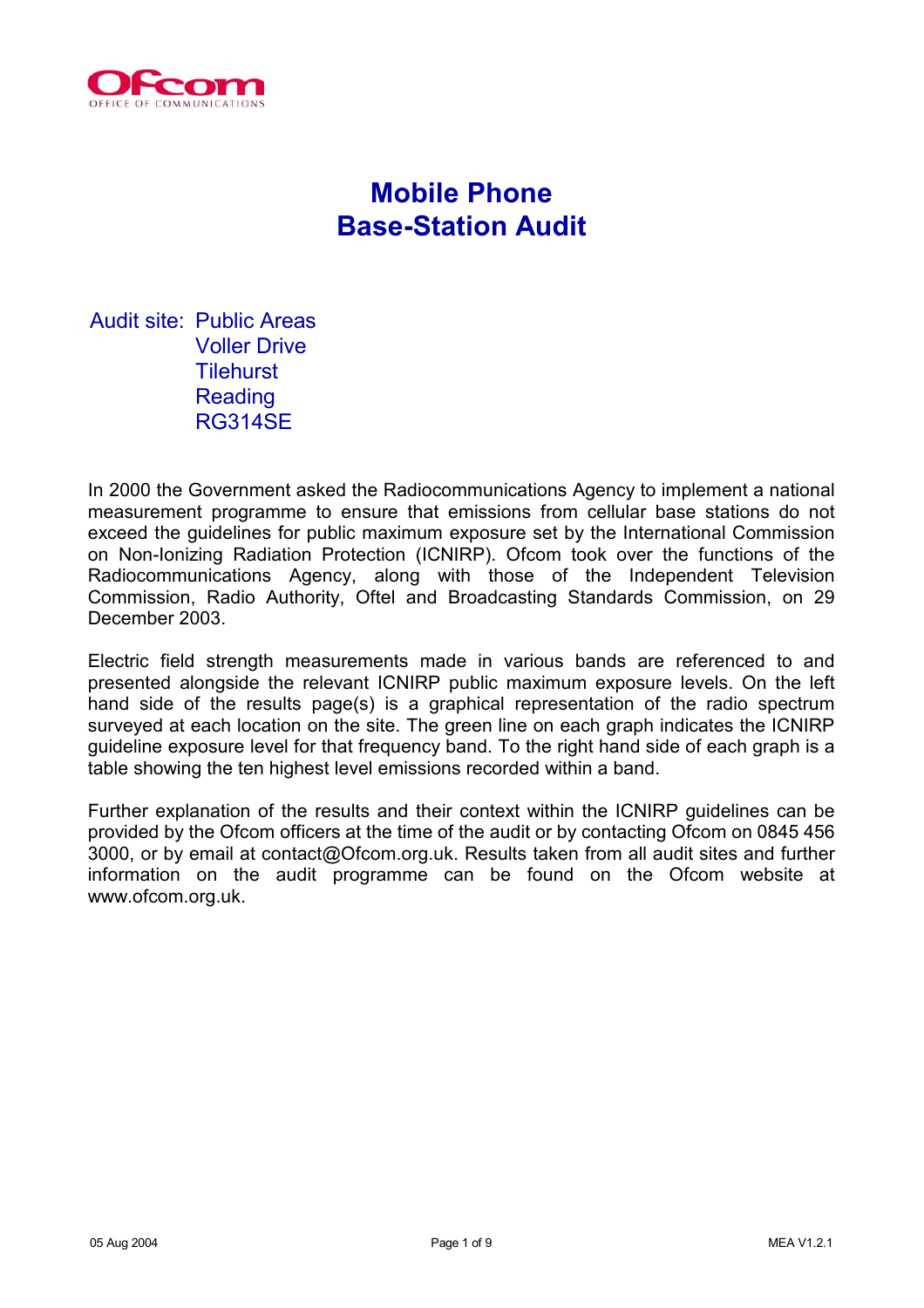

## **Report Summary**

As the radio spectrum is continually changing, these measurements can only provide information on the radio frequency (RF) conditions for the specific locations at the time of the survey.

Ofcom performed this survey of the RF emission environment prevailing in the vicinity of Public Areas on 5 August 2004.

The following table, sorted in descending order of signal level, summarises the results obtained at each measurement location.

| Summary of results:                            |                               |                                        |  |
|------------------------------------------------|-------------------------------|----------------------------------------|--|
| Location                                       | <b>Total Band</b><br>Exposure | Relationship to<br><b>ICNIRP Limit</b> |  |
| <b>Firs Road</b>                               | 1.98E-04                      | 1/5056                                 |  |
| Junction of Curlew Drive and Lapwing Close     | 1.15E-04                      | 1/8704                                 |  |
| Junction of Blagrave Rise and Nabbs Hill Close | 9.06E-05                      | 1/11032                                |  |
| <b>Voller Drive - Under Mast</b>               | 5.73E-05                      | 1/17457                                |  |
| Junction of Voller Drive and Langley Hill      | 3.85E-05                      | 1/25959                                |  |
| Magpie Way                                     | 3.04E-06                      | 1/328875                               |  |

Issued on behalf of Ofcom.

Issued by: **Received by:** Received by:

Andy Cox Technical Investigation Officer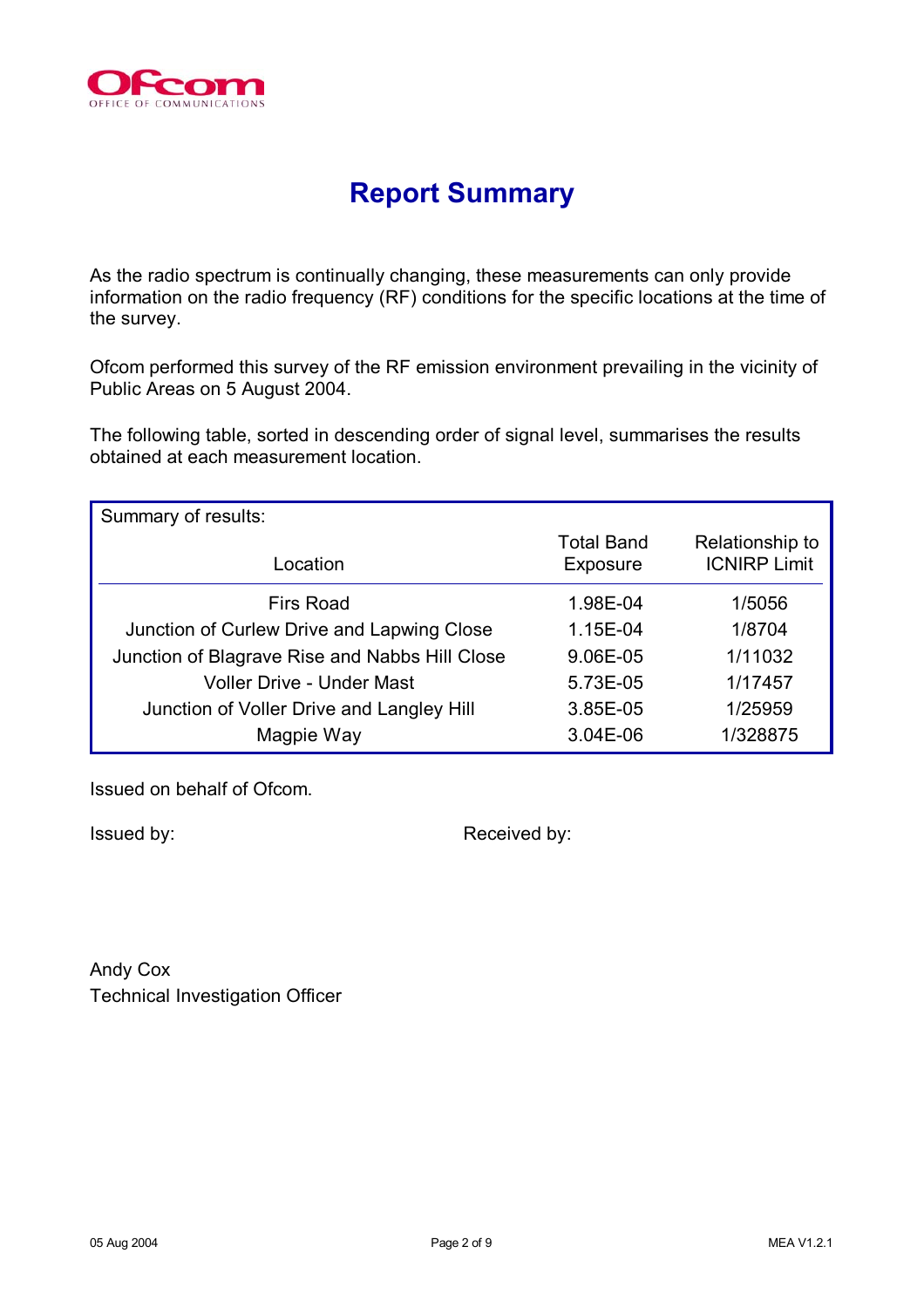

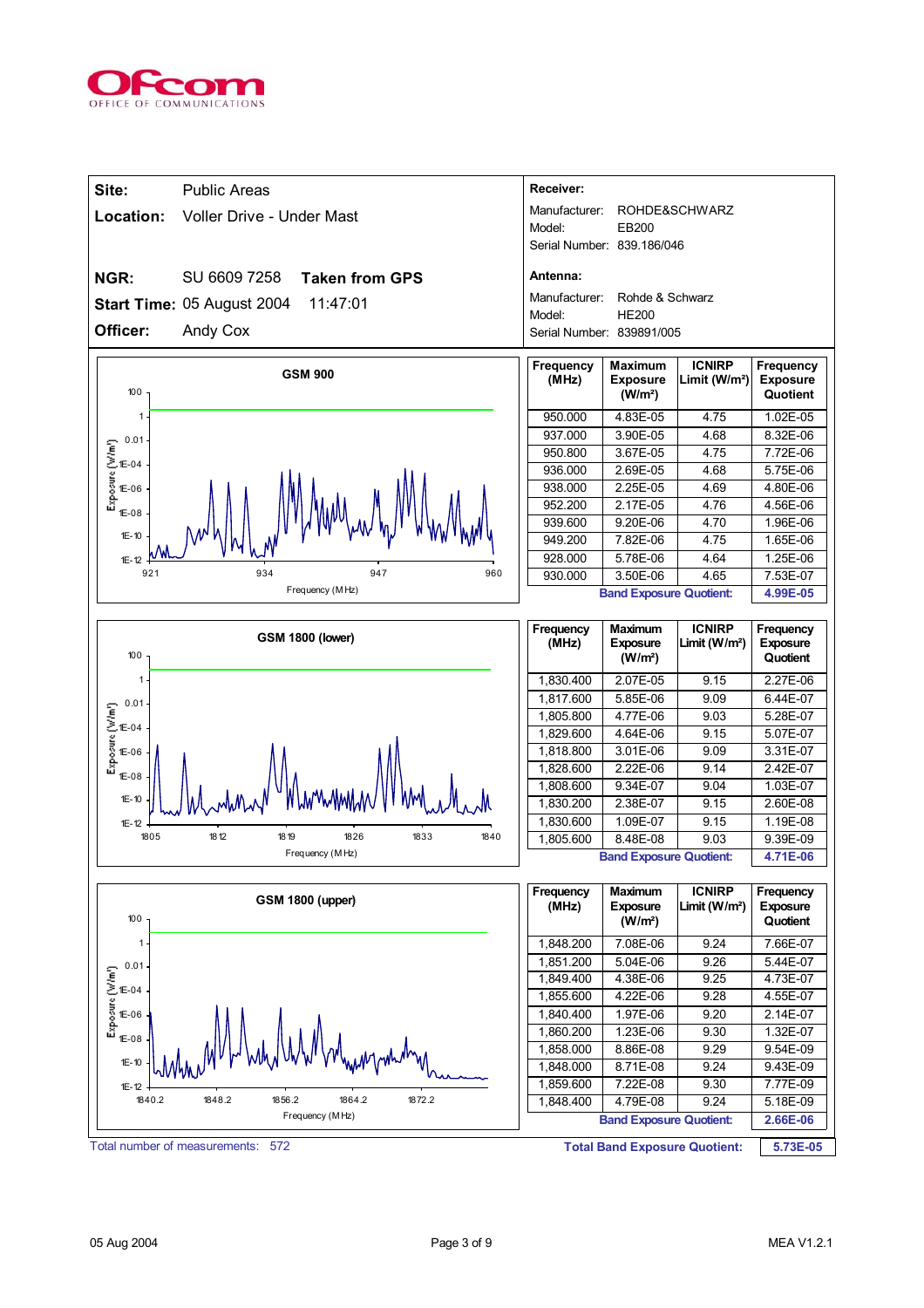

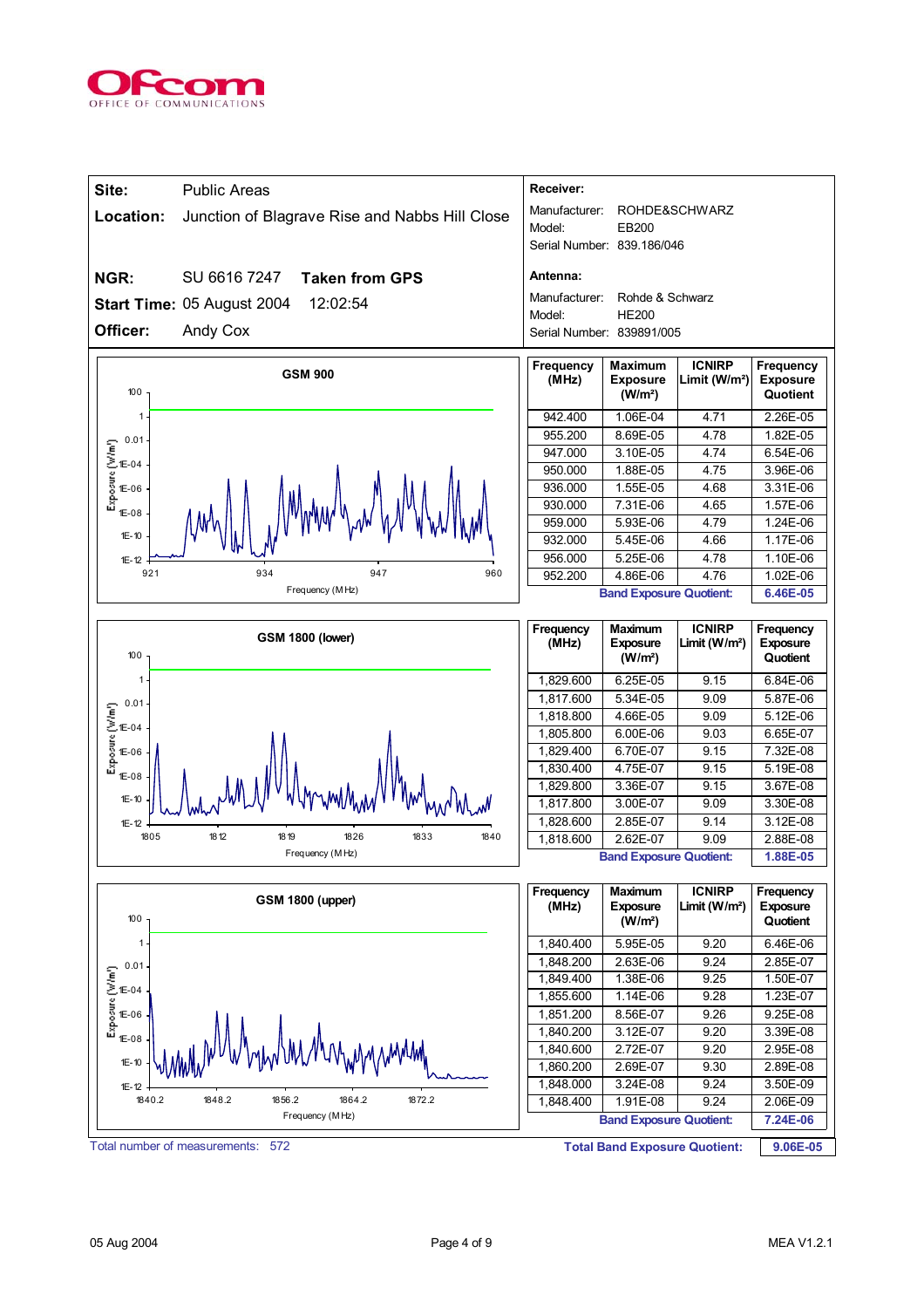

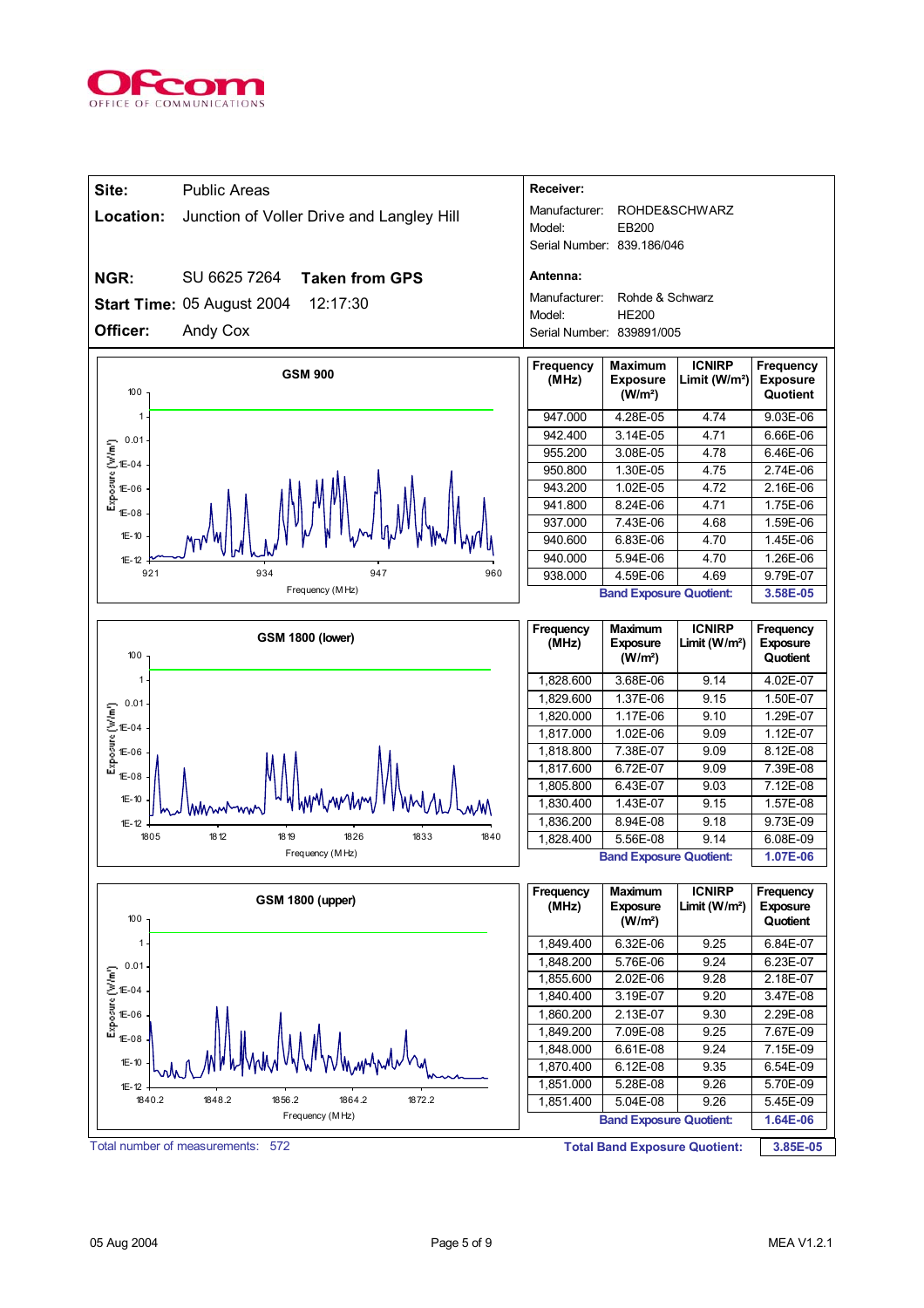

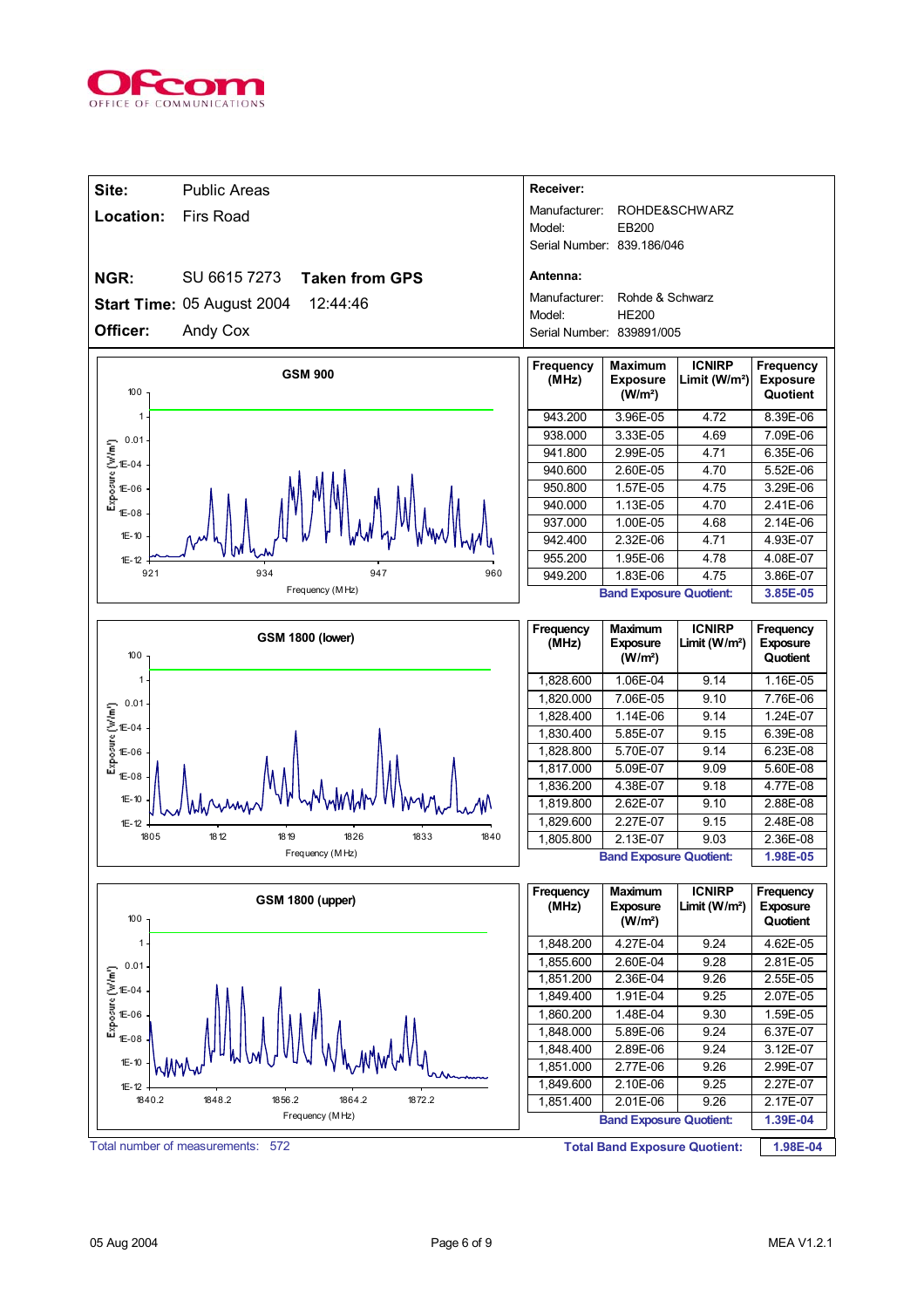

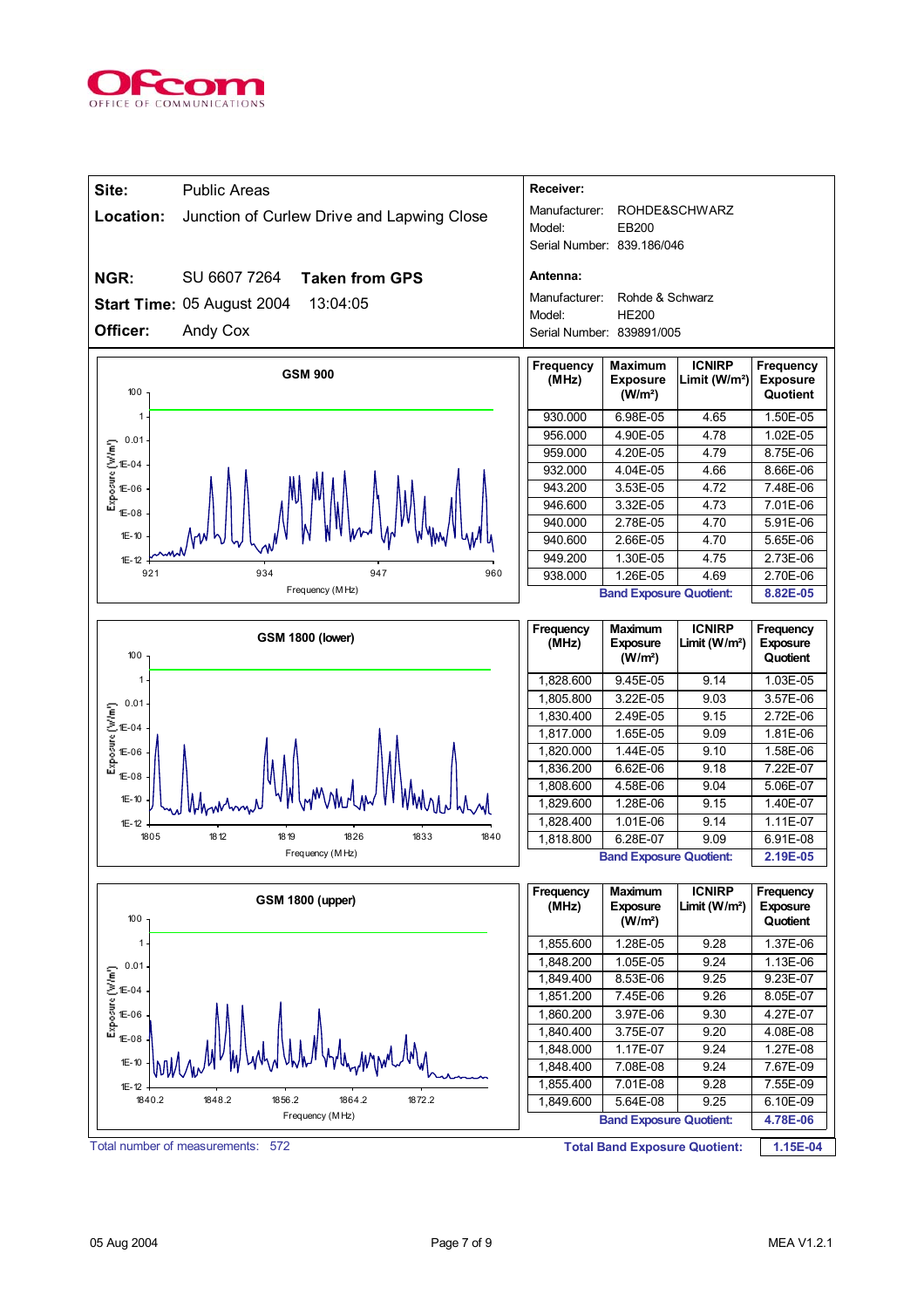